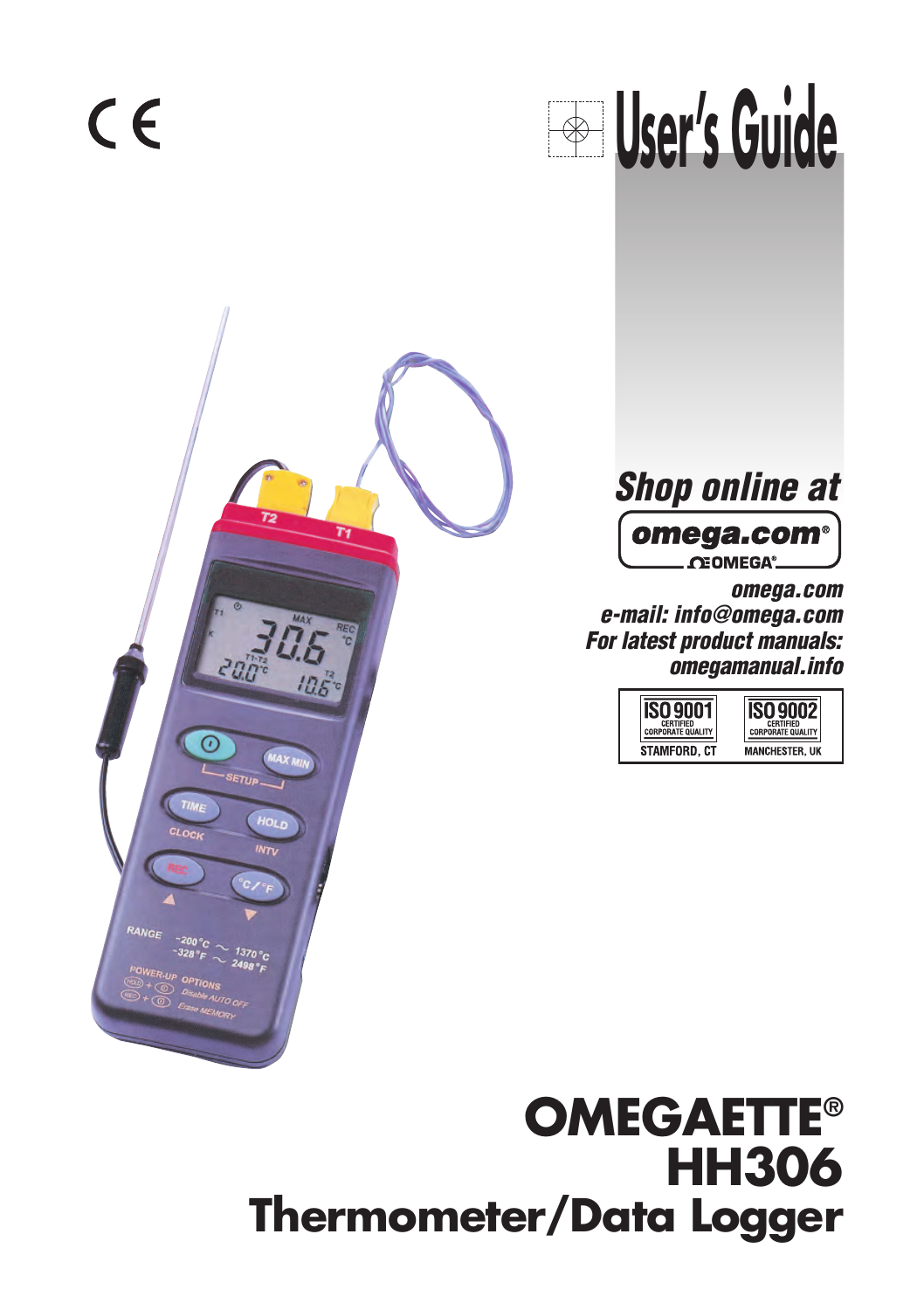

## **OMEGAnet<sup>®</sup> Online Service limited internet e-mail<br>info@omega.com info@omega.com**

**omega.com info@omega.com**

### **Servicing North America:**

| U.S.A.:            | One Omega Drive, Box 4047      |
|--------------------|--------------------------------|
| ISO 9001 Certified | Stamford, CT 06907-0047        |
|                    | Tel: (203) 359-1660            |
|                    | FAX: (203) 359-7700            |
|                    | e-mail: info@omega.com         |
| Canada:            | 976 Bergar                     |
|                    | Laval (Quebec) H7L 5A1, Canada |
|                    | Tel: (514) 856-6928            |
|                    | FAX: (514) 856-6886            |

## **For immediate technical or application assistance:**

**U.S.A. and Canada:** Sales Service: 1-800-826-6342/1-800-TC-OMEGA® Customer Service: 1-800-622-2378/1-800-622-BEST® Engineering Service: 1-800-872-9436/1-800-USA-WHEN®

e-mail: info@omega.ca

**Mexico:** En Español: (001) 203-359-7803 FAX: ( 001) 203-359-7807 e-mail: espanol@omega.com info@omega.com.mx

### **Servicing Europe:**

- **Czech Republic:** Frystatska 184, 733 01 Karviná, Czech Republic Tel: +420 (0)59 6311899 FAX: +420 (0)59 6311114 Toll Free: 0800-1-66342 e-mail: info@omegashop.cz
- **Germany/Austria:** Daimlerstrasse 26, D-75392 Deckenpfronn, Germany Tel: +49 (0)7056 9398-0 FAX: +49 (0)7056 9398-29 Toll Free in Germany: 0800 639 7678 e-mail: info@omega.de
- **United Kingdom:** One Omega Drive, River Bend Technology Centre <br>
180 9002 Certified Morthbank. Irlam. Manchester Northbank, Irlam, Manchester M44 5BD United Kingdom Tel: +44 (0)161 777 6611 FAX: +44 (0)161 777 6622 Toll Free in United Kingdom: 0800-488-488 e-mail: sales@omega.co.uk

It is the policy of OMEGA Engineering, Inc. to comply with all worldwide safety and EMC/EMI regulations that apply. OMEGA is constantly pursuing certification of its products to the European New Approach Directives. OMEGA will add the CE mark to every appropriate device upon certification.

**WARNING:** These products are not designed for use in, and should not be used for, human applications.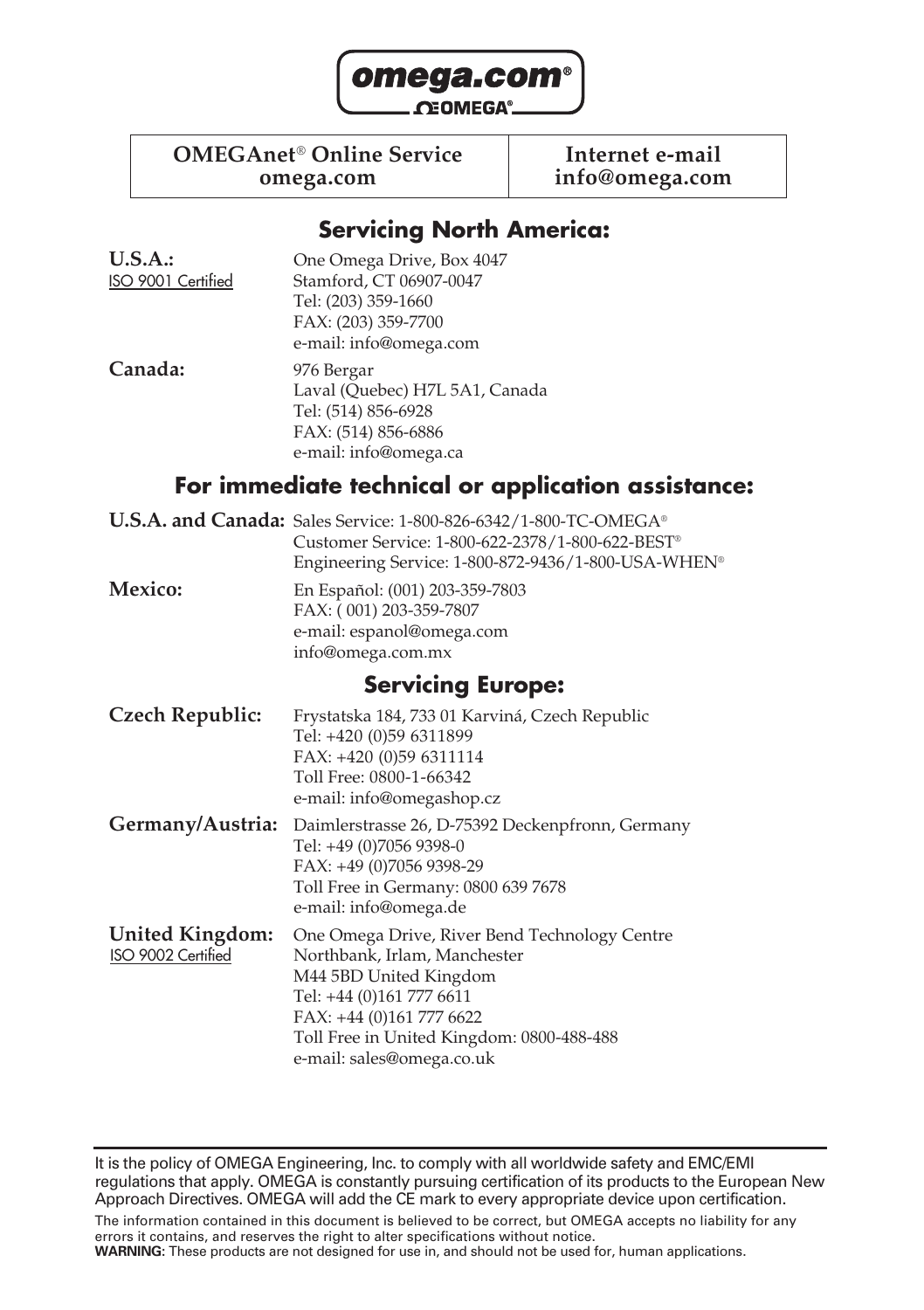## CONTENTS

| TITI F                                                 | <i>PAGF</i> |
|--------------------------------------------------------|-------------|
|                                                        |             |
|                                                        |             |
|                                                        |             |
|                                                        |             |
| V. Setup ThermoLog (Thermo DataLogger)-RS232 interface |             |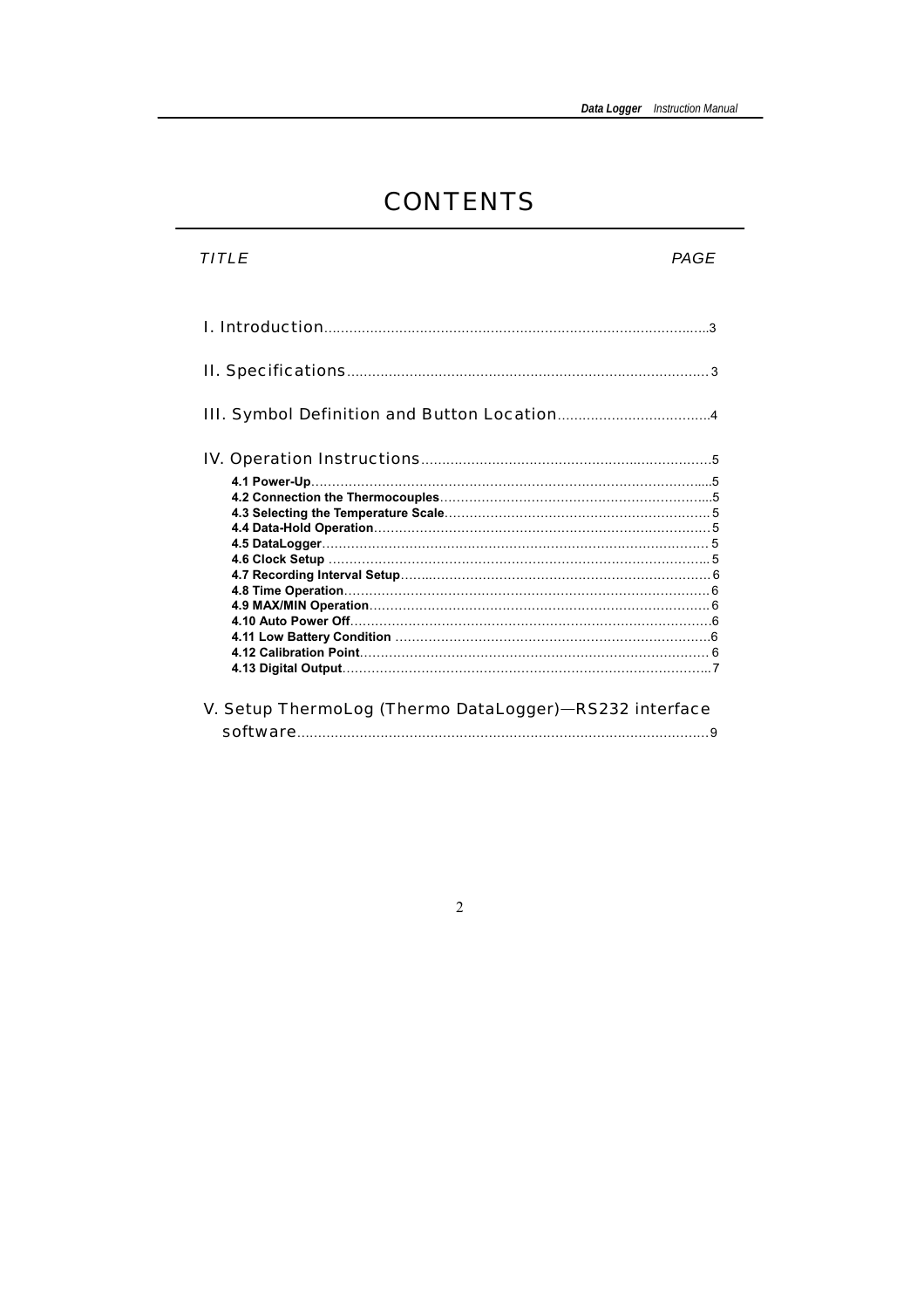#### $I$  Introduction:

This instrument is a digital thermometer for use with any K-type thermocouple as temperature sensor. Temperature indication follows National Bureau of Standards and IEC584 temperature/voltage table for K-type thermocouples. Its internal memory can keep up to 16312 records.(note1.) It uses RS232 interface to perform bi-directional communication with PC.

#### II. Specifications:

Numerical Display: 4 digital Liquid Crystal Display

Measurement Range: -200°C ~ 1370°C  $-328^{\circ}F - 2498^{\circ}F$ Resolution: -200°C~ 200°C 0.1°C: 200°C ~1370°C 1°C  $-200^{\circ}$ F~  $200^{\circ}$ F  $0.1^{\circ}$ F: else  $1^{\circ}$ F

Input Protection at Thermocouple Input: 60V DC, or 24Vrms AC

#### **Environmental:**

- o Operating Temperature and Humidity:  $0^{\circ}$ C ~50 $^{\circ}$ C (32 $^{\circ}$ F ~ 122 $^{\circ}$ F) ; 0 ~ 80% RH
- o Storage Temperature and Humidity: -10°C to 60°C (14°F ~ 140°F); 0 ~ 80% RH
- o Altitude up to 2000 meters.

#### Accuracy: at  $(23 \pm 5^{\circ}\text{C})$

| Range                               | <b>Accuracy</b>                                   |
|-------------------------------------|---------------------------------------------------|
| $-200^{\circ}$ C ~ 200 $^{\circ}$ C | $\pm$ (0.2% reading + 1°C)                        |
| $200^{\circ}$ C ~ 400 $^{\circ}$ C  | $\pm (0.5\% \text{ reading} + 1\degree \text{C})$ |
| 400°C~1370°C                        | $\pm$ (0.2% reading + 1°C)                        |
| $-328^{\circ}F - 200^{\circ}F$      | $\pm (0.5\% \text{ reading} + 2\degree F)$        |
| $-200^{\circ}$ F ~ 200°F            | $\pm (0.2\% \text{ reading} + 2\degree \text{F})$ |
| 200°F ~ 2498°F                      | $\pm$ (0.3% reading + 2°F)                        |

#### **Temperature Coefficient:**

For ambient temperatures from  $0^{\circ}$ C ~ 18°C and 28°C ~ 50°C, for each °C ambient below 18°C or above 28°C add the following tolerance into the accuracy spec.

 $0.01\%$  of reading +  $0.03^{\circ}$ C  $(0.01\% \text{ of reading} + 0.06\degree F)$ 

#### Δ Note: -

The basic accuracy Specification does not include the error of the probe. Please refer to the probe accuracy specification for additional details.

Sample Rate: 1.25 times per second

Dimension: 184x64x30mm

Weight: 210g Approx.

Accessory: K Type Bead Probe, Battery, Carrying Case, Instruction Menu, Soft Ware Package (Program, RS232 Connection Cable)

Power requirement: 9 Volt Battery

**Battery Life: Approx. 100hrs with alkaline battery** 

AC Adapter: 9VDC ±15% 100mA

Plug Diameter: 3.5mm×1.35mm

**Option: AC Adapter** 

note1:

Every time you press "REC" button to start recording data and press "REC" button again to stop recording, there will be a data set in memory, you can store as many data sets as you want until memory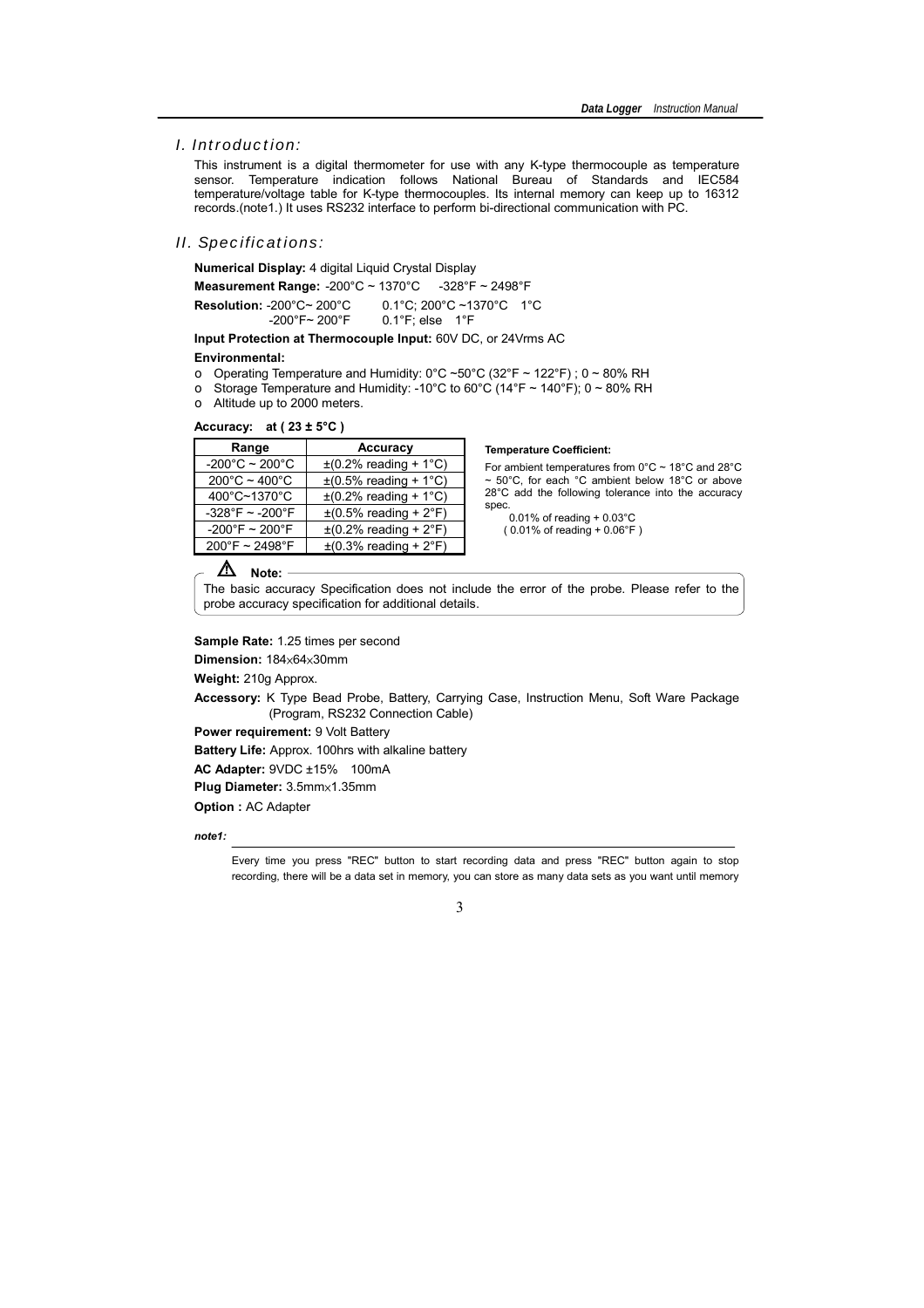is full.

### *III. Symbol Definition and Button Location:*

- **The State**  $\colon$  This indicates that the minus temperature is sensed.
- $^{\circ}$ C $^{\circ}$ F  $\mathrm{F}$  : Centigrade and Fahrenheit indication.
- K : Thermocouple Type Indication
- MAX : The Maximum value is now being displayed
- $\mathsf{MIN}$   $\;\;$  : The Minimum value is now being displayed
- Ø : This indicates auto power off is enabled.
- E. : This indicates that the display data is being held.
- $m-d$ : it indicates the value below is month and day
- $h:m$ : it indicates the value below is hour and minute
- m: s : it indicates the value below is minute and second
- y stit indicates year is displayed in the main window.
- 中刊 : The Battery is not sufficient for proper operation.
- $REC$  : This indicates that the tester is recording. If it blinks, it indicates the memory is full.





#### **Button Location:**

- 1 K type temperature sensor T1 input connector
- 2 K type temperature sensor T2 input
- 3 LCD display
- (4) ON/OFF button
- 5 Time display button
- 6 Record button
- 7 MAX MIN function control button
- 8 HOLD button
- 9 °C, °F control button
- 10 Offset calibration screw
- 11 Digital output connector
- 12 AC power adapter connector
- 13 Tripod connector
- 14 Battery cabinet cover

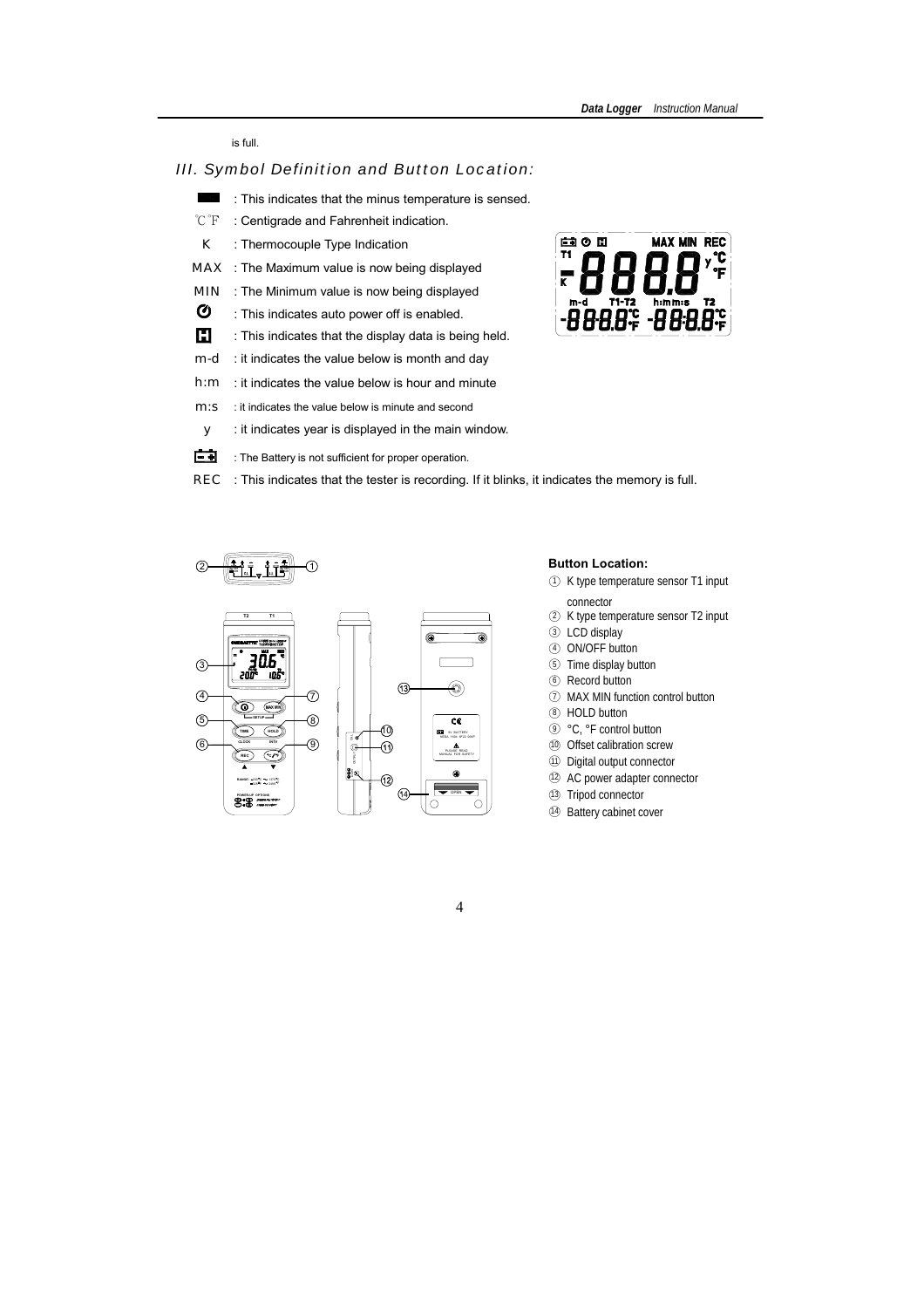## **IV.** Operation Instructions:

#### 4.1 Power-Up

Press the power button to turn the thermometer ON or OFF. When the user powers on, the LCD will show how much memory space is available to use.

For example: It indicates that there are 16,000 records memory space available.

#### 4.2 Connection the Thermocouples

For measurement, plug the thermocouple into the input connectors.

#### 4.3 Selecting the Temperature Scale

When the meter is first powered on, the default scale setting is set at Celsius (°C) scale. The user may change it to Fahrenheit (°F) by pressing " °C/°F " button and vice versa to Celsius. Next time you power on, the scale setting will be the same as which when you powerd off last time.

#### 4.4 Data-Hold Operation

The user may hold the present reading and keep it on the display by pressing the "HOLD" button. When the held data is no longer needed, one may release the data-hold operation by pressing "HOLD" button again.

When the meter is under Data Hold operation, the "TIME", "MAX MIN" and " °C/°F " button are disabled. (when you press "TIME", " °C/°F " and "max min" button in HOLD mode, there will be two continuous beeps)

To exit the MAX/MIN mode, one may press and hold "MAX MIN" button for two seconds.

#### 4.5 DataLogger:

When one presses the "REC" button, the meter will start recording. and pressing the "REC" button again will stop recording. If you want to clear the memory, power off the meter, then press and hold "REC" button and then press power button and hold at least 2 seconds, then release all buttons , then LCD will show "CLR" to clear the memory.

#### 4.6 Clock Setup:



1: press and hold "MAX MIN" button and then power on the meter:

2: press "TIME"(clock):

3: press "REC"  $\triangle$  or "°C/°F"  $\nabla$  to increase or decrease number, press "TIME"(clock) to adjust next item. The adjusting order is year $\rightarrow$ month $\rightarrow$ day $\rightarrow$ hour $\rightarrow$ minute, then press "TIME" (clock) to finish adjusting. If you want abort during a setup process, press power button to cancel.



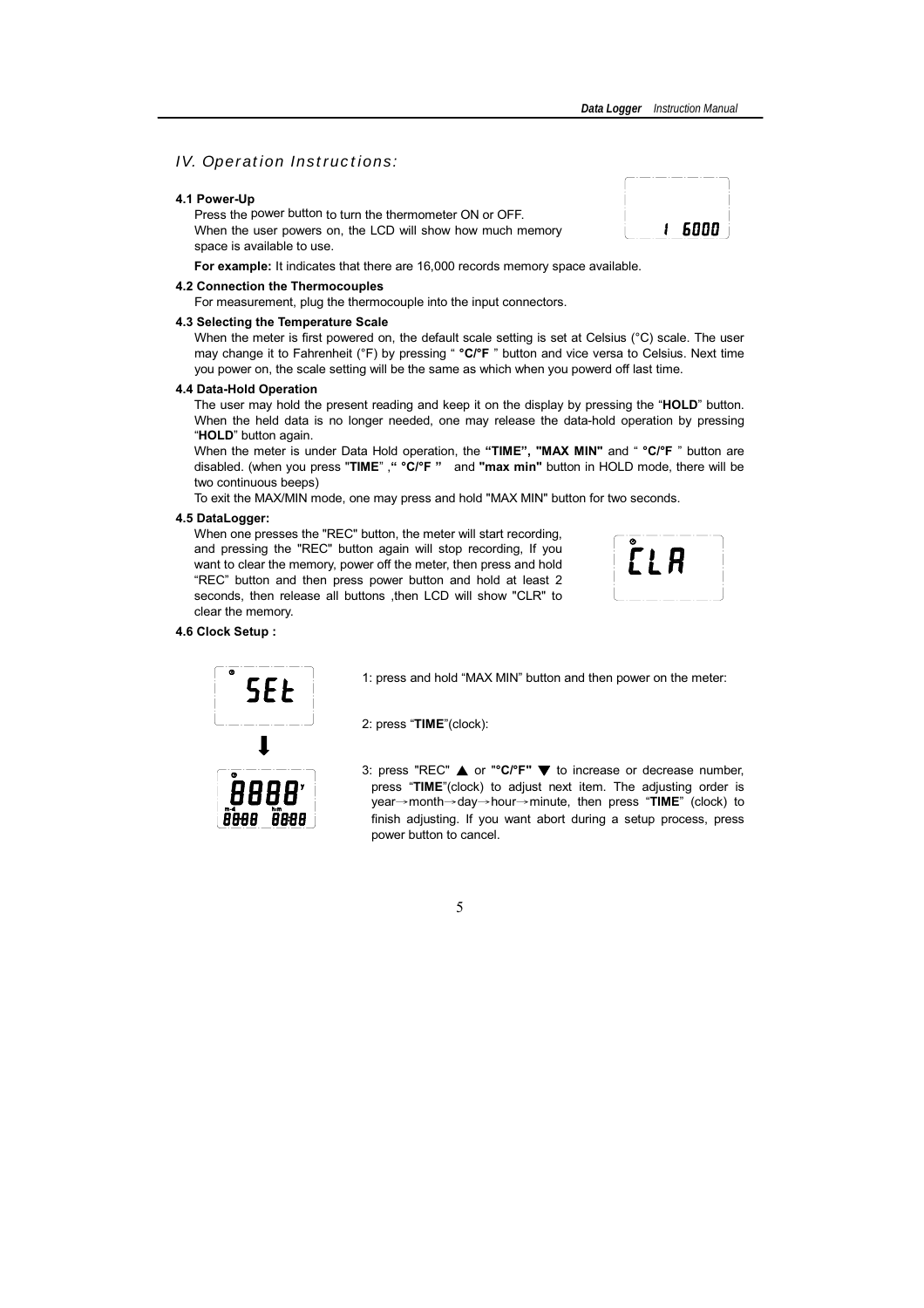#### 4.7 Recording Interval Setup:



1: press and hold "MAX MIN" button and then power on the meter:

2: press "HOI D"(INTV)

3: press "REC"  $\triangle$  or "°C/°F"  $\nabla$  to increase or decrease number, press "HOLD" (INTV) to adjust next item, then press "HOLD" (INTV) to finish. If you want abort during a setup process, press power button to cancel

#### 4.8 Time Operation:

When pressing the "TIME" button, the LCD will display time, it will show year on top of the LCD. show month and day on the left bottom of the LCD, show hour and minute on the right bottom of the LCD. Press "TIME" button or any other button will exit this mode. This operation will not interrupt the recording and "MAX MIN" operation.

#### 4.9 MAX/MIN Operation:

When pressing the "MAX MIN" button the meter will enter the MAX/MIN mode. Under this mode the maximum value, minimum value is kept in the memory simultaneously and updated with every new sample of data.

When the MAX symbol is display, the Maximum is shown on the display.

Press "MAX MIN" again, then the MIN symbol is on the display and also the minimum reading.

Press "MAX MIN" again, MAX, and MIN will blink together. This means that all these data is updated in the memory and the reading is the present temperature.

One may press "MAX MIN" to circulate the display mode among these options.

When the meter is under "MAX MIN" operation and " $\degree$ C/ $\degree$ F" button are disabled.(when you press " °C/°F " button in "MAX MIN" mode, there will be two continuous beep)

To exit the MAX/MIN mode, one may press and hold "MAX MIN" for two seconds.

#### 4.10 Auto Power Off:

By default, when the meter is powered on, it is under auto power off mode. The meter will power itself off after 30 minutes if no key operation and no RS232 communication and no recording. combination at power on can disable auto power off.

One may press and hold "HOLD" button and then power on the meter and there will be two successive beeps to indicate that auto power off is disabled and the  $\bullet$  will not show up.

#### 4.11 Low Battery Condition

When the battery voltage is under proper operation requirement, the  $\begin{bmatrix} -1 \\ +1 \end{bmatrix}$  symbol will show on the LCD and the battery need to be replaced with new one.

#### 4.12 Calibration Point:

| input            | <b>Adjust VR</b> | tolerance    |
|------------------|------------------|--------------|
| ∩°∩              | VR1              | $\pm$ 0.1 °C |
| 190 $°C$         | VR <sub>2</sub>  | $\pm$ 0.1 °C |
| 1000 $\degree$ C | VR3              | $+1°C$       |
| 1900 °F          | VR4              | $+1$ °F      |

#### **P.S**

Normally, performing offset Calibration with thermal stabled ice water through VR1 will give a very good calibration result.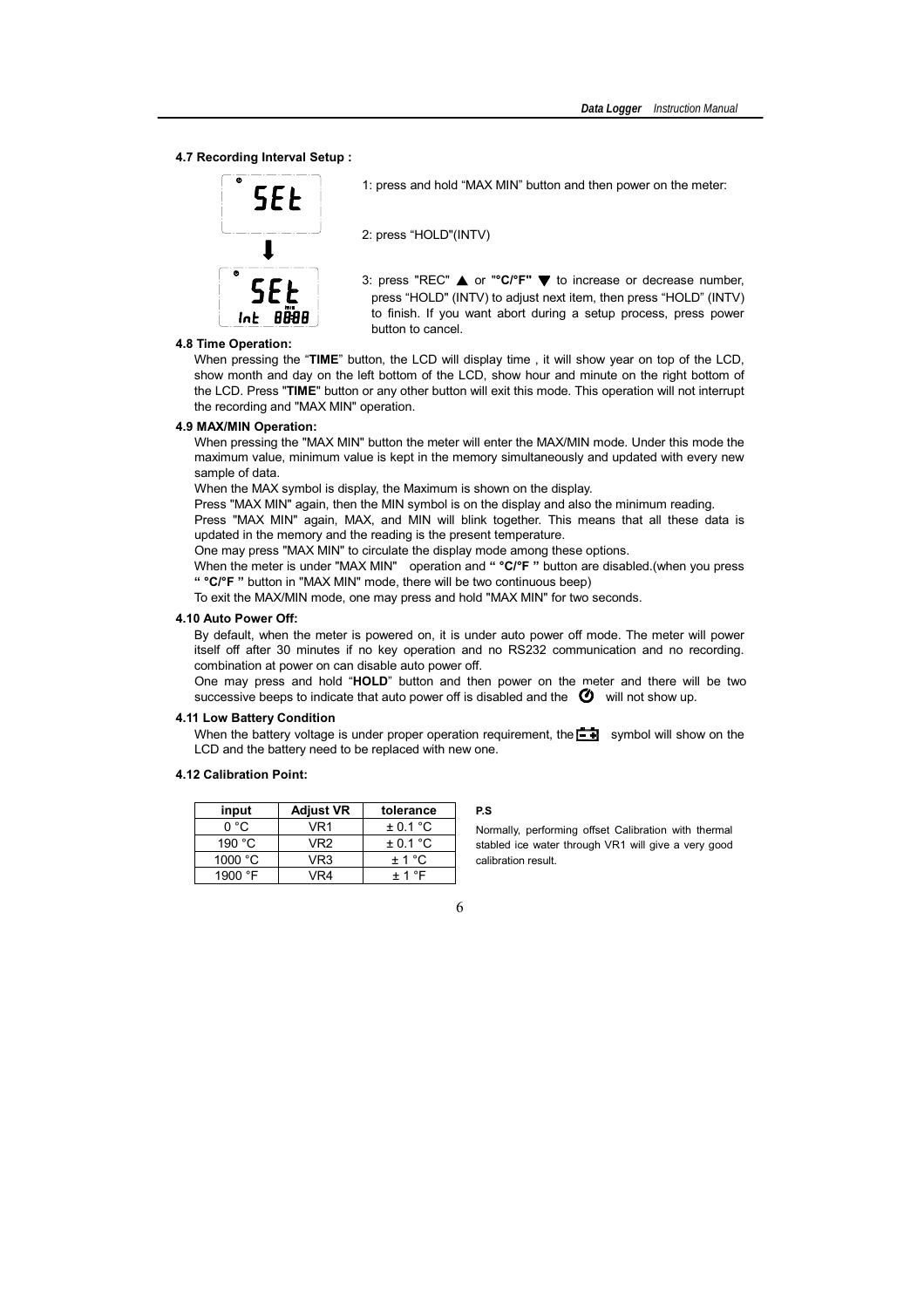#### 4.13 Digital Output:

The Digital Output is a 9600bps N 81 serial interface. The RX is a 5V normal high input port. The TX is a 5V normal high output port.



#### The command of Digital Output is list below:

| RS232 command     | <b>Function</b>                | <b>Remarks</b>         |
|-------------------|--------------------------------|------------------------|
| K(ASC 4BH)        | Ask for model No.              | Return 4 bytes         |
| A(ASC 41H)        | Inquire all encoded data       | Return encoded 10 byte |
| H(ASC 48H)        | Hold button                    |                        |
| M(ASC 4DH)        | MAX/MIN button                 |                        |
| N(ASC 4EH)        | Exit MAX/MIN mode              |                        |
| <b>T(ASC 52H)</b> | <b>TIME</b> button             |                        |
| C(ASC 43H)        | C/F button                     |                        |
| U(ASC 55H)        | Dump all memory of thermometer | return 32768 bytes     |
| P(ASC 50H)        | Load recorded data             |                        |

#### $\cdot$  Command K:

Return 4 bytes. For example, when sending command "K" to the meter, it will return "3","0","6",  $ASCH(13)$ .

• Command U:

Return 32768 bytes.

 $\cdot$  Command P:

Instead of returning all 32768 bytes, it only return recorded data.

• Command H:

Equivalent to one pushing on the HOLD button and no message is returned.

• Command M:

Equivalent to one pushing on the MAX/MIN button and no message is returned.

• Command N:

Equivalent to one pushing and hold the MAX/MIN button for two seconds to exit MAX/MIN mode.

• Command T:

Equivalent to one pushing on the TIME button and no message is returned.

 $\cdot$  Command C:

Equivalent to one pushing on the °C/°F button and no message is returned.

• Command A:

 $I<sup>nd</sup>$  RYTE:

The first byte is the start byte, it value is 2.

|--|--|--|

| ------ |                  |                  |      |      |                |      |                  |
|--------|------------------|------------------|------|------|----------------|------|------------------|
| bit7   | bit <sub>6</sub> | bit <sub>5</sub> | bit4 | bit3 | bit2           | bit1 | bit <sub>0</sub> |
| C/F    | Low Bat          | Hold             |      | TIME | <b>MAX/MIN</b> |      |                  |

bit 0: 1 $\rightarrow$  recording mode, 0 $\rightarrow$  not recording

bit 2 bit 1

| 0        | $\mathbf{U}$ | $\rightarrow$ normal mode                          |
|----------|--------------|----------------------------------------------------|
| $\Omega$ |              | $\rightarrow$ MAXIMUN mode                         |
|          | O            | $\rightarrow$ MINIMUN mode                         |
| -1       |              | $\rightarrow$ calculate MAX/MIN in background mode |
|          |              |                                                    |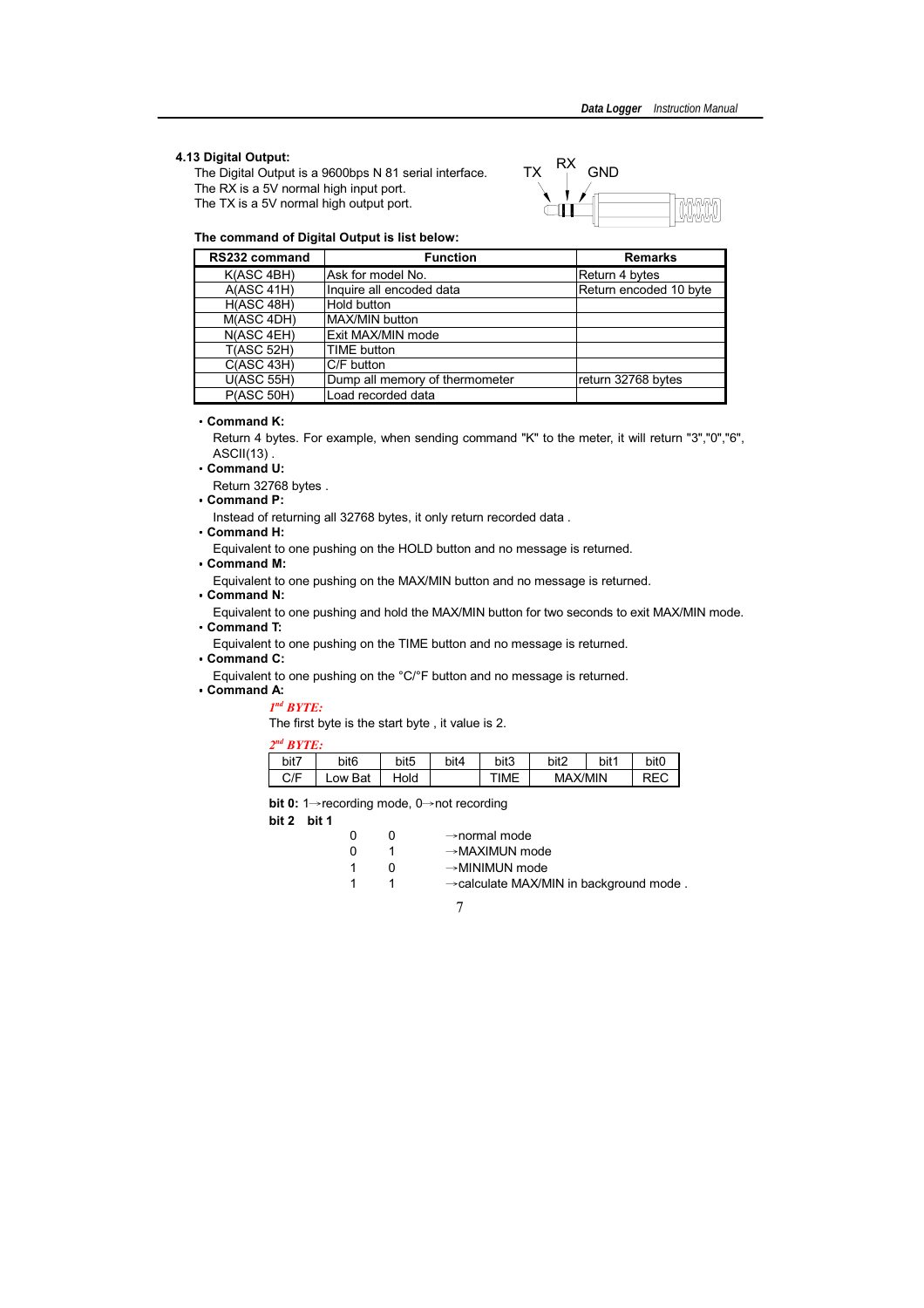bit3: 1->Indicates the LCD is displaying time. bit4: no use bit5:  $1 \rightarrow$  HOLD,  $0 \rightarrow$ not HOLD bit6: 1→LOW BATTERY , 0→BATTERY NORMAL<br>... bit7:  $1 \rightarrow \textdegree C$   $0 \rightarrow \textdegree F$ 

 $3<sup>th</sup>$  RYTE.

| bit <sup>7</sup> | bit <sub>6</sub>                                  | bit <sub>5</sub> | bit4 | bit3 | bit2 | bit1 | bit <sub>C</sub> |
|------------------|---------------------------------------------------|------------------|------|------|------|------|------------------|
| Auto Power Off   | memory full resolution sign   OL Fresolution sign |                  |      |      |      |      |                  |

**bit0:** 1 $\rightarrow$ T1 is OL, 0 $\rightarrow$ not OL

bit1:  $1 \rightarrow T1$  value is minus,  $0 \rightarrow T1$  value is plus.

bit2: 1 $\rightarrow$ 4<sup>th</sup> byte and 5<sup>th</sup> byte represent #### , 0 $\rightarrow$ 4<sup>th</sup> byte and 5<sup>th</sup> byte represent ###.#

bit3:  $1 \rightarrow T2$  is OL,  $0 \rightarrow$ not OL

bit4:  $1\rightarrow T2$  value is minus,  $0\rightarrow T2$  value is plus.

```
bit5: 1\rightarrow8<sup>th</sup> byte and 9<sup>th</sup> byte represent #### , 0\rightarrow8<sup>th</sup> byte and 9<sup>th</sup> byte represent ###.#
```
bit6: 1 $\rightarrow$ Memory is full. 0 $\rightarrow$ Memory is not full.

bit7: 1→Auto power off enabled. 0→Auto power off disabled.

 $4<sup>th</sup>$  BYTE: first two BCD code of T1 value.

 $5<sup>th</sup>$  BYTE: last two BCD code of T1 value

#### $6<sup>th</sup>$  BYTE:

If bit3 of  $2^{nd} BYTE = 0$ : first two BCD code of T1-T2 value. If bit3 of  $2^{nd}$  BYTE =1 : two BCD code of month.

#### $7<sup>th</sup>$  BYTE:

If bit3 of  $2^{nd} BYTE = 0$ : last two BCD code of T1-T2 value.

If bit3 of  $2^{nd}$  BYTE =1 : two BCD code of day.

#### $R^{th}$   $R V T F$

If bit3 of  $2^{nd}$  BYTE =0 : first two BCD code of T2 value.

If bit3 of  $2^{nd}$  BYTE =1 : two BCD code of hour.

#### $9<sup>th</sup>$  BYTE:

If bit3 of  $2^{nd}$  BYTE =0 : last two BCD code of T2 value. If bit3 of  $2^{nd}$  BYTE =1 : two BCD code of minute.

 $10^{th}$  BYTE: end byte, it value is 3, 1<sup>nd</sup> and 10<sup>th</sup> are used to check frame error.

#### Appendix: Thermo couple probe specification

| Model                                 | Range                               | Tolerances                              | <b>Description</b>                      |
|---------------------------------------|-------------------------------------|-----------------------------------------|-----------------------------------------|
| 15TC-TT-K-30-36(5 pack) -268℃ to 268℃ |                                     | $\pm 2.2^{\circ}$ or $\pm 0.75\%$       | with<br>insulation<br>Teflon<br>Maximum |
| Bead probe                            | $-450^{\circ}$ F to $500^{\circ}$ F | ( $\pm 3.6^{\circ}$ F or $\pm 0.75\%$ ) | insulating temperature : 260℃           |

#### $310 - 11 - N - 30 - 30$ .

probe for general condition measurements, especially for complex and hard to reach places.

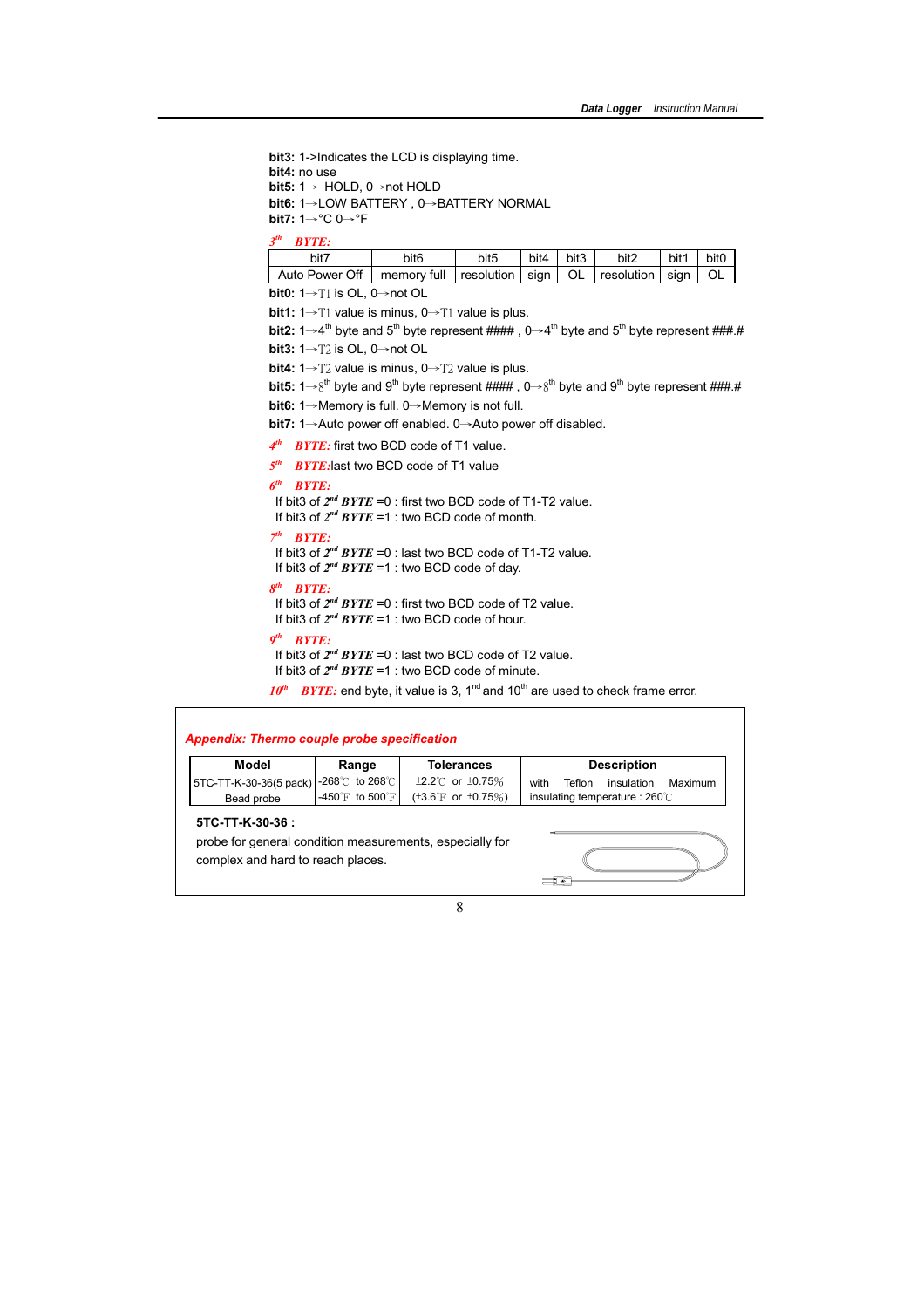- V. Setup ThermoLog (Thermo DataLogger) - RS232 interface software:
	- The ThermoLog package contains: 1. One CD.

2. Custom designed RS232 cable for ThermoLog.

- System Required: Windows 95 or Windows 98 or Windows NT 4.0 above
- Minimum Hardware Required:

486-100 MHz PC compatible, 16 MB RAM;

At least 5 MB hard disk space available to install ThermoLog program. Recommended display resolution is 800X600

• Install ThermoLog:

1. We recommend to close all other applications before installing ThermoLog software.

- 2. Insert CD into disk drive.
- 3. Choose the Start button on the Taskbar and select Run.
- 4. Type A:\SETUP and choose OK, then it will copy ThermoLog.exe (executable file) and help file to your hard disk ( default is c:\program files\ThermoLog ).

For other operation instruction, please refer to the on-line help while executing ThermoLog.



## Main Menu

#### Link Test :

Open Link Test window to search for thermometer connected to PC. When you start the ThermoLog, this window will display first and search for thermometer. The result will be shown in the text box.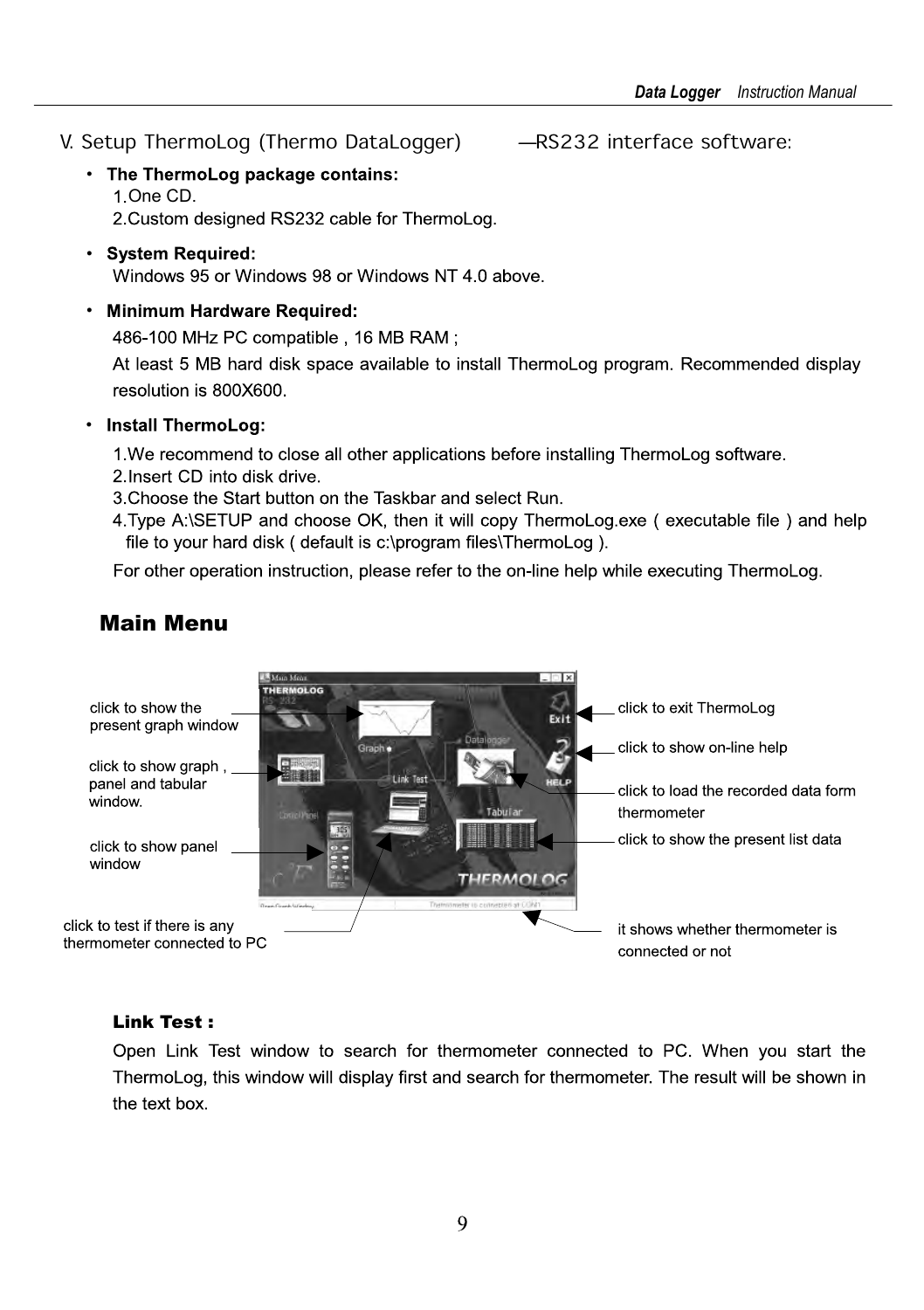#### Control Panel:

By opening the Control Panel Window, the user can control thermometer via the button in this window.

#### DataLogger:

By opening the DataLogger Window, the user can load the recorded data from thermometer.

#### Tabular:

By opening the Tabular window, the present data from the thermometer will be listed in a scrolling table. These data can be stored as a file or the table can be copy to other software such as EXCEL for further analysis.

#### Graph:

Open Real-Time Graph window to show the present data in graph.

 $Exit:$ 

Terminates ThermoLog program.

#### Tray Icon:

When ThermoLog is running, there will be an icon displayed on the Windows Tray area (see figure below), you can click this icon then it will show a pop-up menu.

|                    | Green Steam              | <b>Clean</b>            |                  |                       |                    |             |                 |
|--------------------|--------------------------|-------------------------|------------------|-----------------------|--------------------|-------------|-----------------|
| $\overline{a}$     |                          |                         |                  |                       |                    |             |                 |
| $\overline{a}$     |                          |                         |                  |                       |                    |             |                 |
| ×                  |                          |                         |                  |                       |                    |             |                 |
| u                  |                          |                         |                  |                       |                    |             |                 |
| $\overline{a}$     |                          |                         |                  |                       |                    |             |                 |
| ٠                  |                          |                         |                  |                       |                    |             |                 |
| <b>Life artist</b> |                          | <b>START</b>            |                  |                       | <b>Time</b>        | 11.00       |                 |
|                    |                          |                         |                  |                       |                    |             |                 |
| $\sim$             |                          | Der Gran Trillegir Dris |                  |                       |                    |             | <b>Yhm ills</b> |
| u                  |                          |                         | 17 Naturity      |                       | <b>DESCRIPTION</b> |             |                 |
|                    | $\overline{\phantom{a}}$ | -                       | <b>Selection</b> | <b>CAR MOV</b><br>$-$ |                    |             |                 |
|                    |                          |                         | w                | œ                     |                    |             |                 |
| я                  |                          |                         | $\overline{u}$   | 14                    |                    |             |                 |
| x                  |                          | -                       | is i             | 14                    |                    |             |                 |
|                    |                          |                         | .,               | 1.81                  |                    |             |                 |
| ×                  | MALL TV                  | <b>TURNS</b>            | u.               | 14                    |                    |             |                 |
| ۰                  |                          | <b>Contract</b>         | $\cdots$         | 1.41                  |                    |             |                 |
| ×                  | <b>HEAT IS</b>           |                         |                  |                       |                    |             |                 |
|                    |                          |                         |                  |                       |                    |             |                 |
|                    |                          |                         |                  |                       |                    |             |                 |
|                    |                          |                         |                  |                       |                    |             |                 |
|                    |                          |                         |                  |                       |                    | <b>STAR</b> |                 |
|                    | <b>ENGINEERING</b>       |                         | <b>School</b>    |                       |                    |             |                 |
|                    |                          |                         |                  |                       |                    |             |                 |
|                    |                          |                         |                  |                       |                    |             |                 |
|                    |                          |                         |                  |                       |                    |             |                 |
|                    |                          |                         |                  |                       |                    |             |                 |
|                    |                          |                         |                  |                       |                    |             |                 |
|                    |                          | <b>Tray Icon</b>        |                  | 4.50                  |                    |             |                 |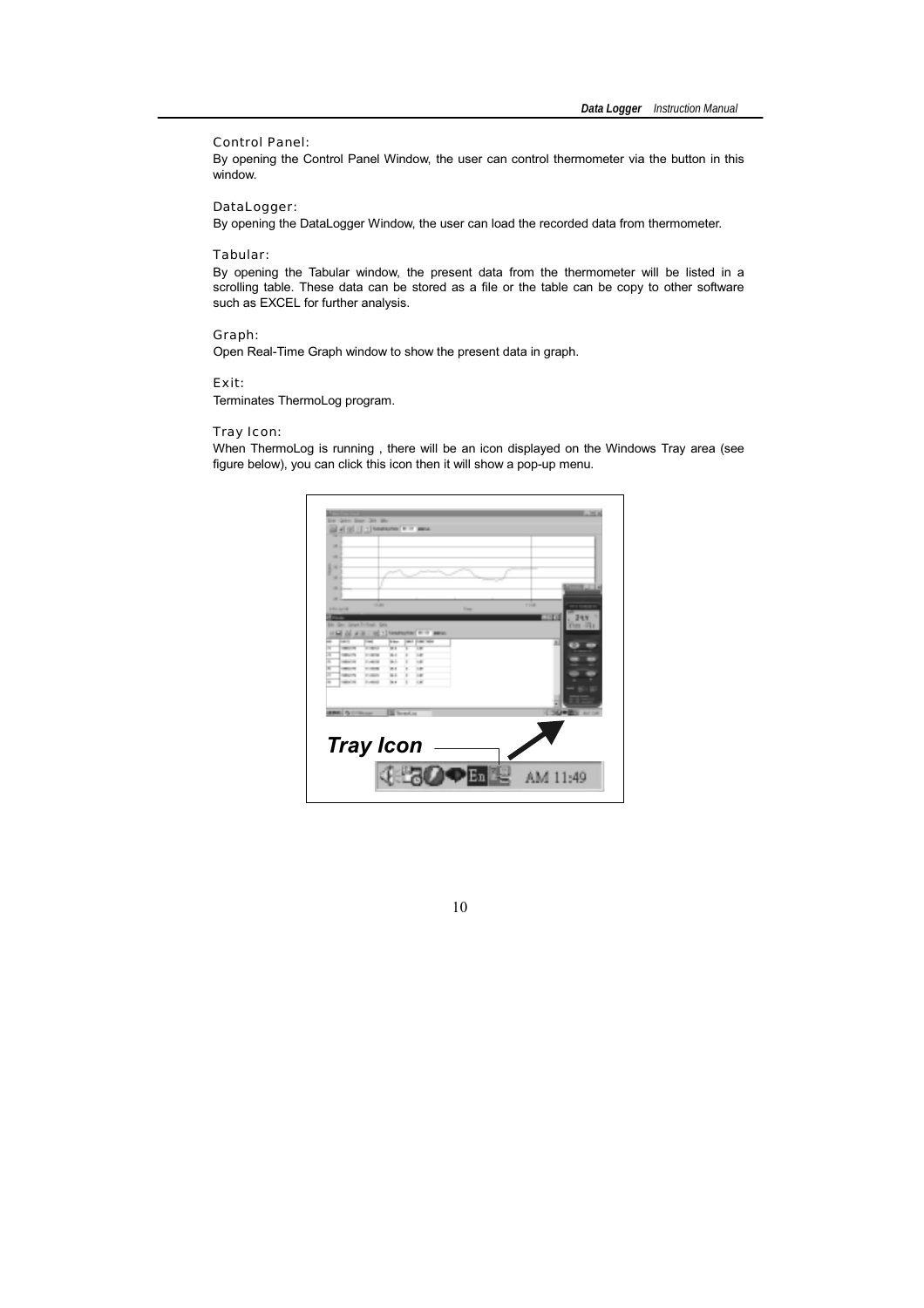## WARRANTY/DISCLAIMER

OMEGA ENGINEERING, INC. warrants this unit to be free of defects in materials and workmanship for a period of 13 months from date of purchase. OMEGA's WARRANTY adds an additional one (1) month grace period to the normal one (1) year product warranty to cover handling and shipping time. This ensures that OMEGA's customers receive maximum coverage on each product.

If the unit malfunctions, it must be returned to the factory for evaluation. OMEGA's Customer Service Department will issue an Authorized Return (AR) number immediately upon phone or written request. Upon examination by OMEGA, if the unit is found to be defective, it will be repaired or replaced at no charge. OMEGA's WARRANTY does not apply to defects resulting from any action of the purchaser, including but not limited to mishandling, improper interfacing, operation outside of design limits, improper repair, or unauthorized modification. This WARRANTY is VOID if the unit shows evidence of having been tampered with or shows evidence of having been damaged as a result of excessive corrosion; or current, heat, moisture or vibration; improper specification; misapplication; misuse or other operating conditions outside of OMEGA's control. Components in which wear is not warranted, include but are not limited to contact points, fuses, and triacs.

OMEGA is pleased to offer suggestions on the use of its various products. However, OMEGA neither assumes responsibility for any omissions or errors nor assumes liability for any damages that result from the use of its products in accordance with information provided by OMEGA, either verbal or written. OMEGA warrants only that the parts manufactured by the company will be as specified and free of defects. OMEGA MAKES NO OTHER WARRANTIES OR REPRESENTATIONS OF ANY KIND WHATSOEVER, EXPRESSED OR IMPLIED, EXCEPT THAT OF TITLE, AND ALL IMPLIED WARRANTIES INCLUDING ANY WARRANTY OF MERCHANTABILITY AND FITNESS FOR A PARTICULAR PURPOSE ARE HEREBY DISCLAIMED. LIMITATION OF LIABILITY: The remedies of purchaser set forth herein are exclusive, and the total liability of OMEGA with respect to this order, whether based on contract, warranty, negligence, indemnification, strict liability or otherwise, shall not exceed the purchase price of the component upon which liability is based. In no event shall OMEGA be liable for consequential, incidental or special damages.

CONDITIONS: Equipment sold by OMEGA is not intended to be used, nor shall it be used: (1) as a "Basic Component" under 10 CFR 21 (NRC), used in or with any nuclear installation or activity; or (2) in medical applications or used on humans. Should any Product(s) be used in or with any nuclear installation or activity, medical application, used on humans, or misused in any way, OMEGA assumes no responsibility as set forth in our basic WARRANTY/ DISCLAIMER language, and, additionally, purchaser will indemnify OMEGA and hold OMEGA harmless from any liability or damage whatsoever arising out of the use of the Product(s) in such a manner.

### RETURN REQUESTS/INQUIRIES

Direct all warranty and repair requests/inquiries to the OMEGA Customer Service Department. BEFORE RETURNING ANY PRODUCT(S) TO OMEGA, PURCHASER MUST OBTAIN AN AUTHORIZED RETURN (AR) NUMBER FROM OMEGA'S CUSTOMER SERVICE DEPARTMENT (IN ORDER TO AVOID PROCESSING DELAYS). The assigned AR number should then be marked on the outside of the return package and on any correspondence.

The purchaser is responsible for shipping charges, freight, insurance and proper packaging to prevent breakage in transit.

FOR **WARRANTY** RETURNS, please have the following information available BEFORE contacting OMEGA:

- 1. Purchase Order number under which the product was PURCHASED,
- 2. Model and serial number of the product under warranty, and
- 3. Repair instructions and/or specific problems relative to the product.

FOR **NON-WARRANTY** REPAIRS, consult OMEGA for current repair charges. Have the following information available BEFORE contacting OMEGA:

- 1. Purchase Order number to cover the COST of the repair,
- 2. Model and serial number of the product, and
- 3. Repair instructions and/or specific problems relative to the product.

OMEGA's policy is to make running changes, not model changes, whenever an improvement is possible. This affords our customers the latest in technology and engineering. OMEGA is a registered trademark of OMEGA ENGINEERING, INC.

© Copyright 2008 OMEGA ENGINEERING, INC. All rights reserved. This document may not be copied, photocopied, reproduced, translated, or reduced to any electronic medium or machine-readable form, in whole or in part, without the prior written consent of OMEGA ENGINEERING, INC.